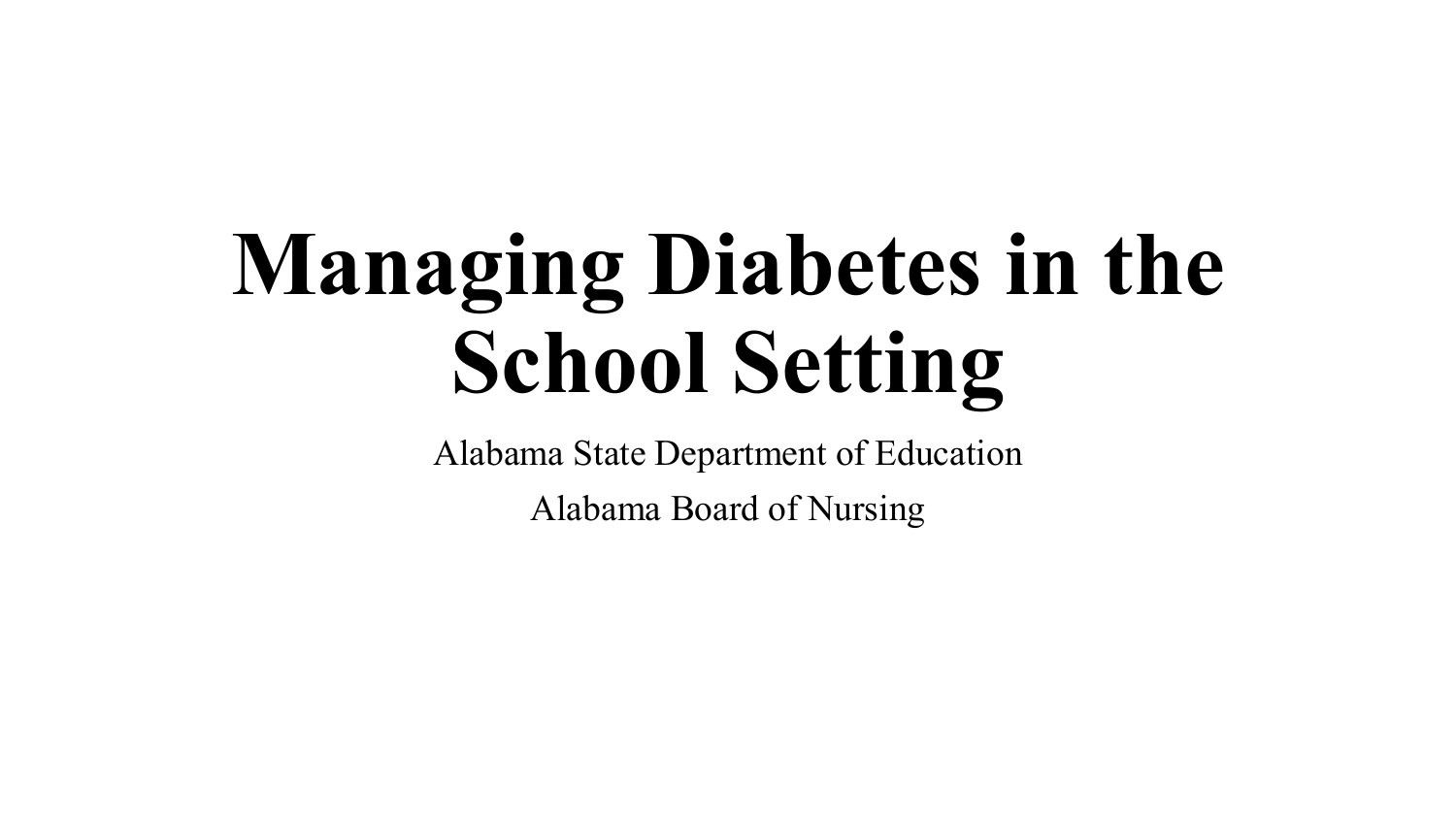### **Diabetes Mellitus: Type I Diabetes**

 $\triangleright$  Pancreas does not make enough insulin (a hormone secreted by the pancreas)

 $\triangleright$  If the body has too little or no insulin then glucose cannot enter the cells of the body to be used for energy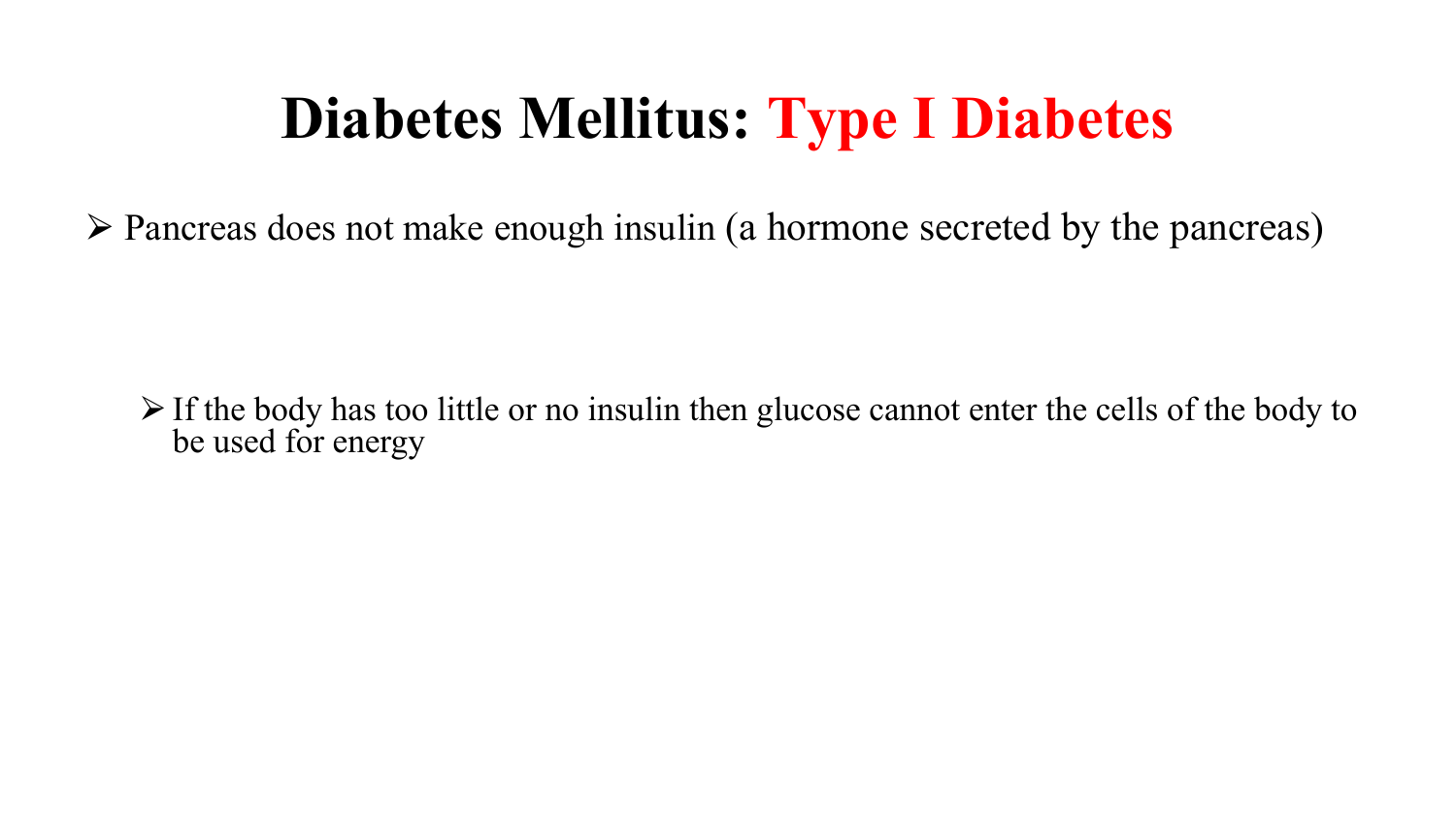#### **Diabetes Mellitus: Type I Diabetes**

#### ⮚ **Symptoms include**:

❖Fatigue ❖Increased thirst ❖Frequent urination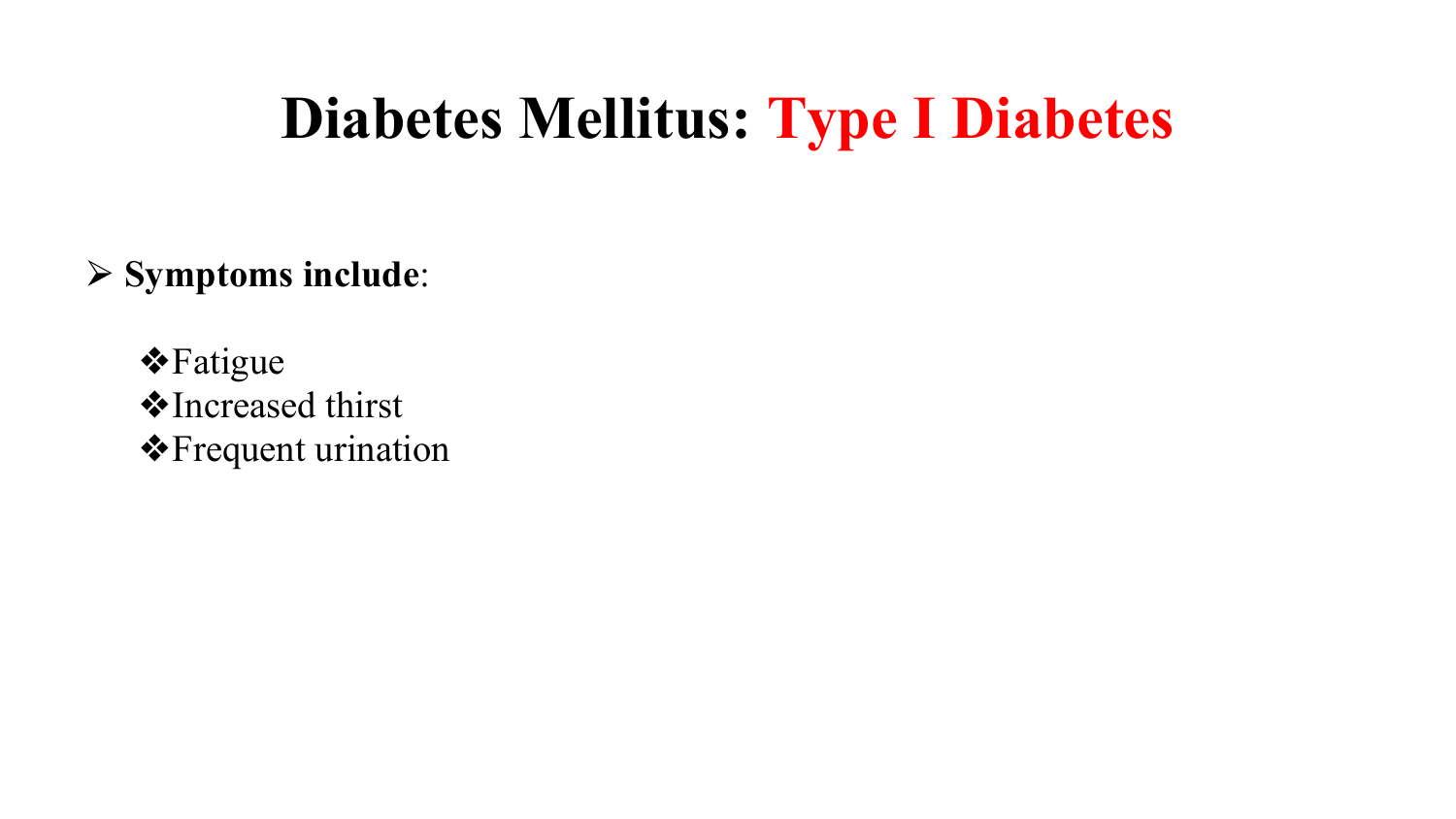#### **Diabetes Mellitus: Type I Diabetes**

#### ⮚ **Treatment includes**:

❖Blood glucose monitoring ❖Administration of long and/or rapid-acting insulin ❖Diet, exercise and rest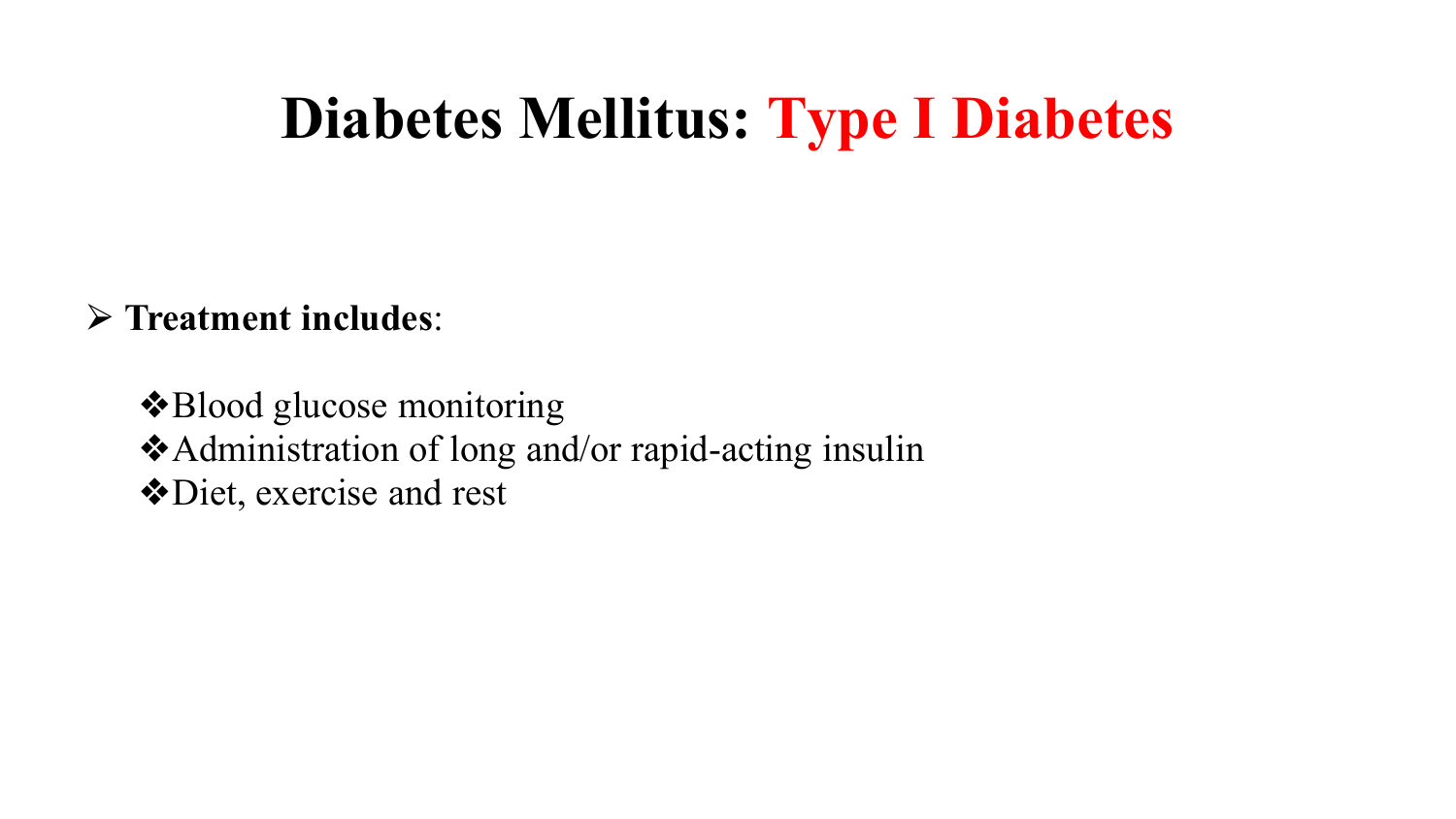#### **Diabetes Mellitus: Type II Diabetes**

Insulin resistance

❖Decreased ability of insulin (a hormone secreted by the pancreas) to move glucose (blood sugar) from our bloodstream into our cells.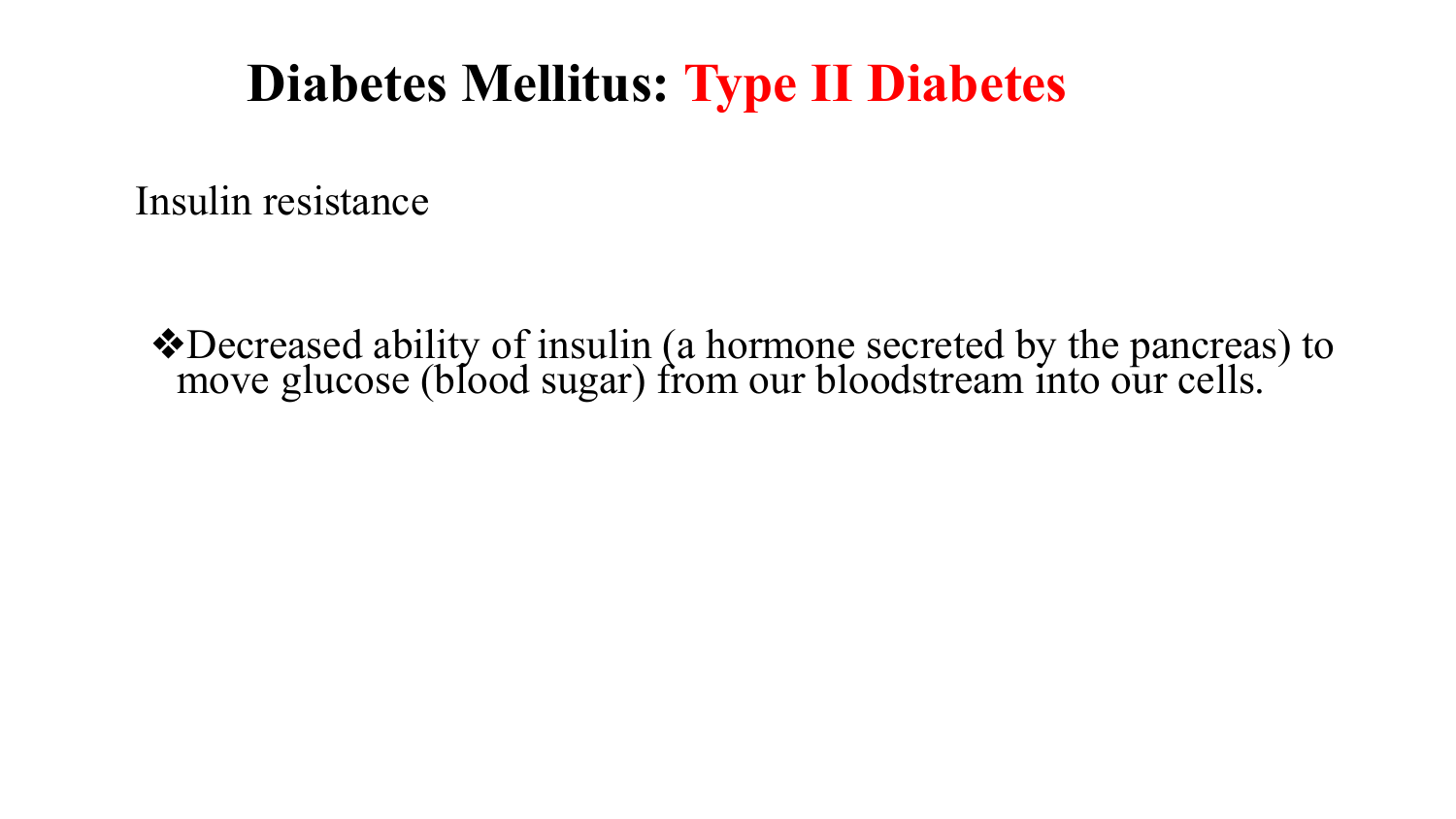### **Diabetes Mellitus: Type II Diabetes**

>Treatment includes:

❖Blood glucose monitoring ❖Diet management and exercise ❖Oral medications (Glucophage, Actos, etc.) ❖Insulin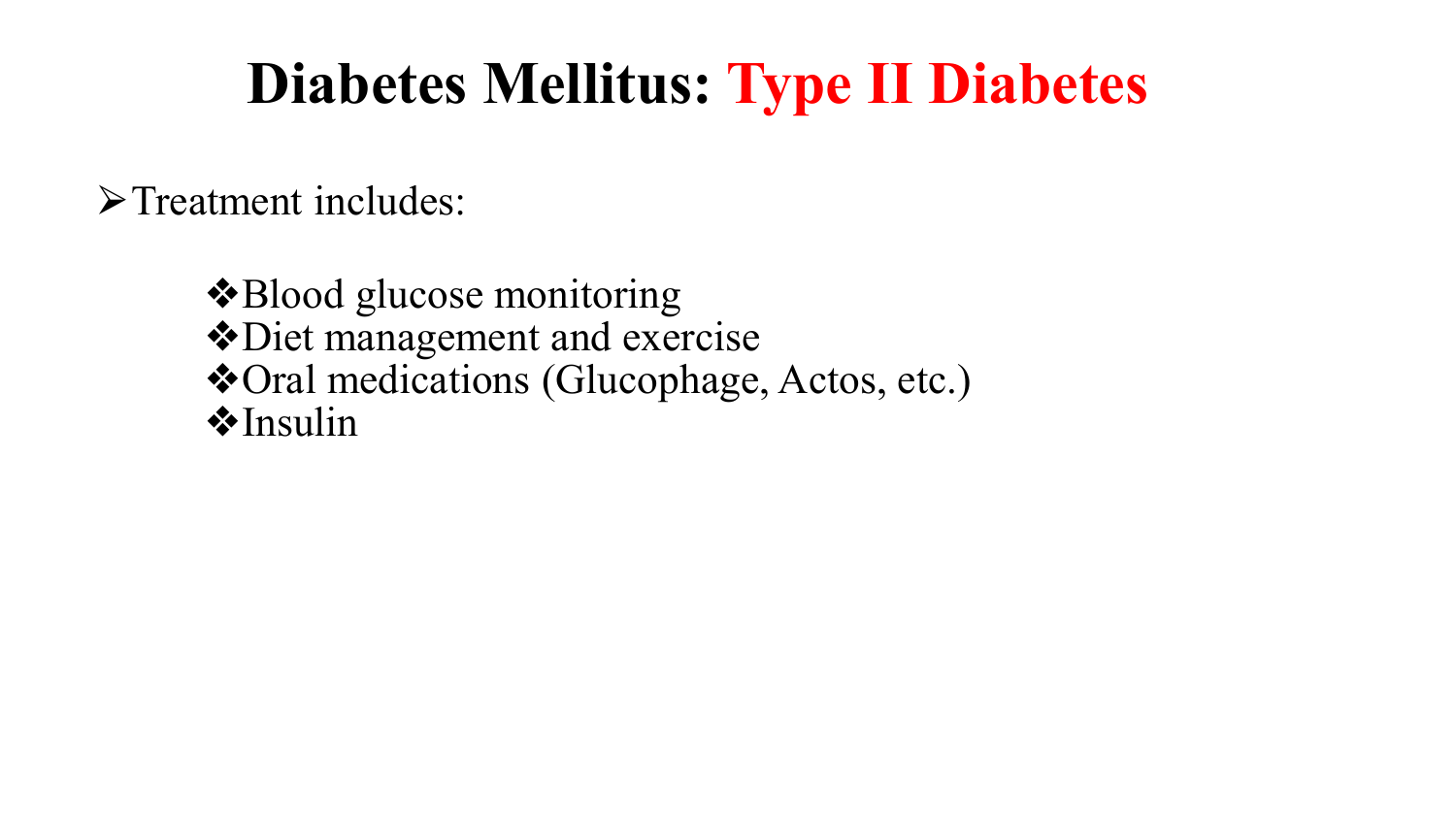#### **Diabetes Mellitus: Type II Diabetes**

 $\triangleright$  Risk factors include:

❖Family history ❖Lifestyle choices (diet, exercise, obesity)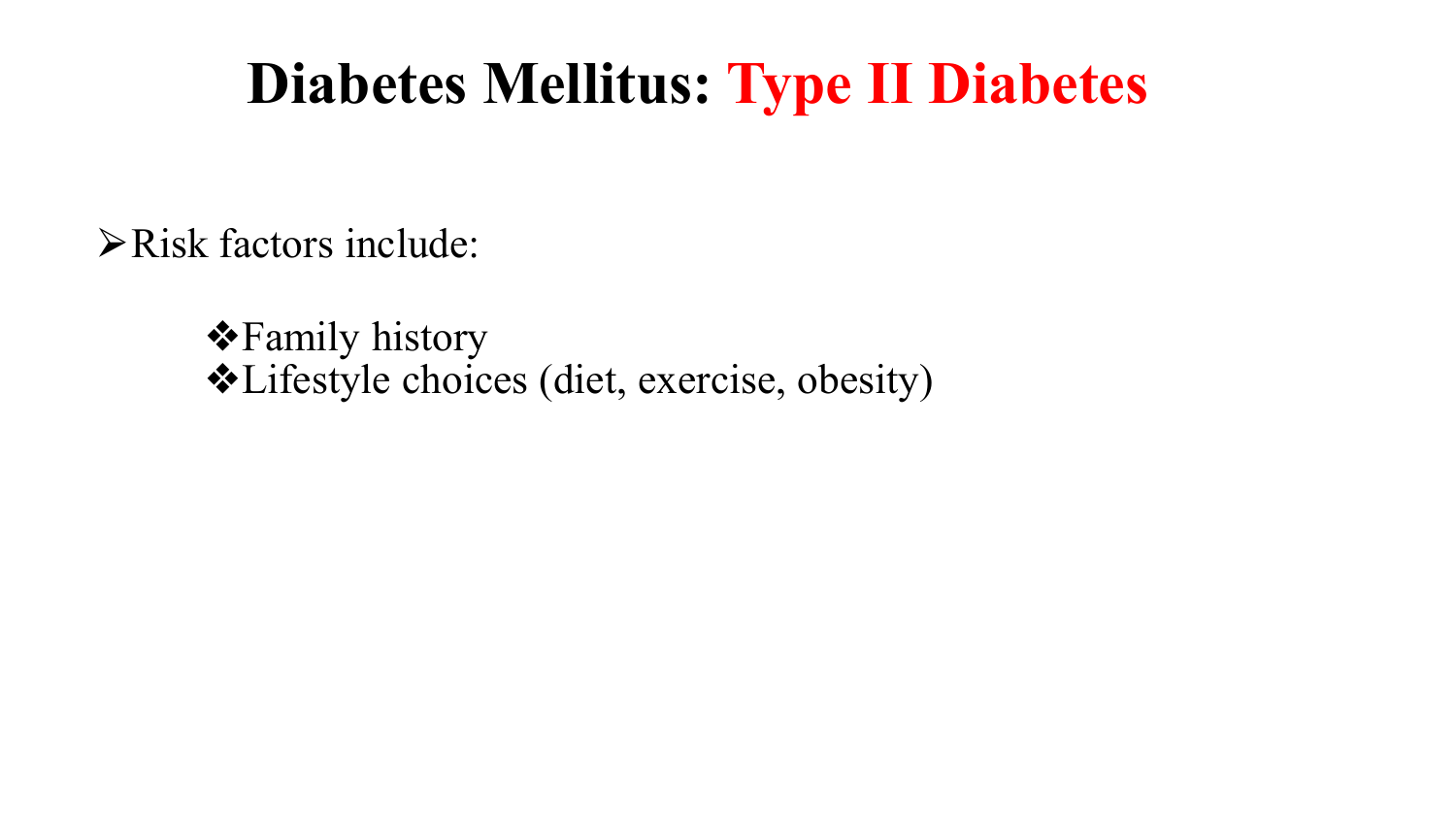### **Hypoglycemia (Low blood sugar)**

⮚Blood glucose less than or equal to 80 mg/dl **OR** symptoms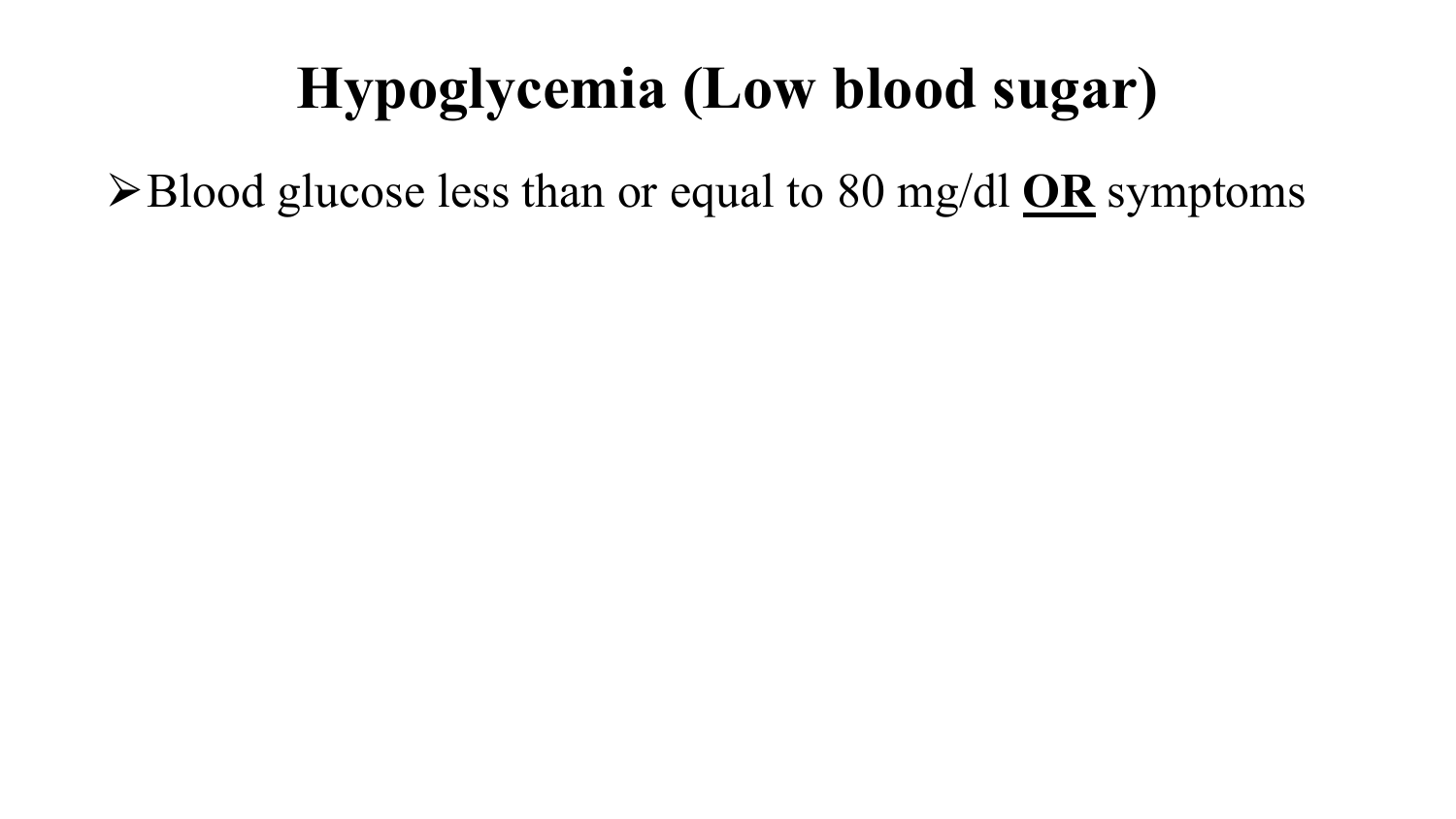#### **Hypoglycemia: Recognition and Prevention**

 $\triangle$ Can occur very quickly

 $\triangleright$  Must be treated immediately

⮚Prevention:

 $\triangleright$  Regular blood sugar monitoring/in classroom if necessary

⮚Meals/Snacks eaten on regular schedule/not skipped/in classroom if necessary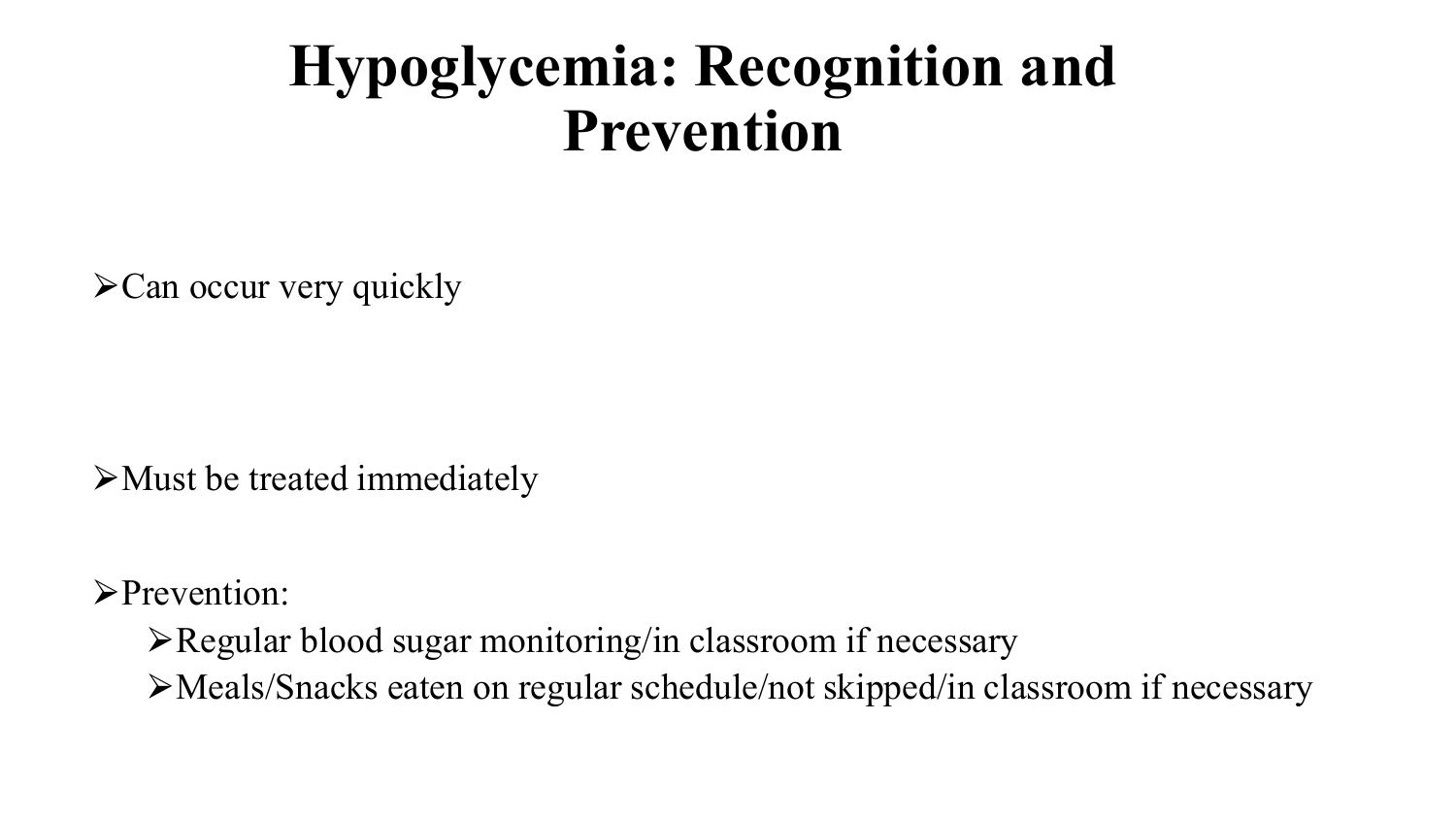#### ⮚*Usual* symptoms of hypoglycemia:

- Shaky or jittery
- Sweaty
- Hungry
- Pale
- Headache
- Blurry vision
- Sleepy
- Dizzy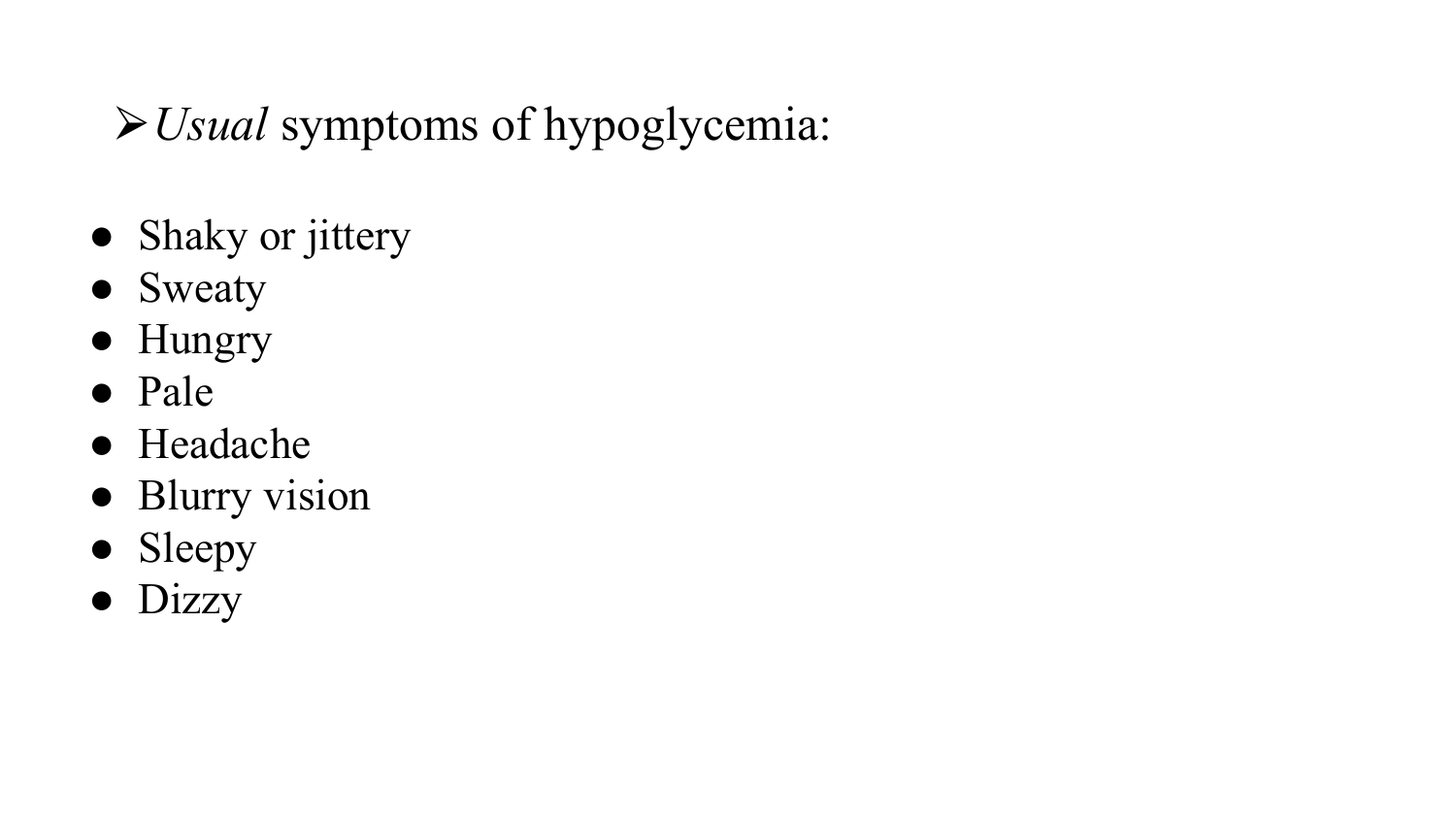## **Hypoglycemia: Treatment**

If student is able to swallow and follow directions, treat with a fastacting carbohydrate (CHO) source.

 $\triangleright$  Mini box of juice  $\geq 8$  oz. carton low or no-fat milk  $\triangleright$ <sup>1</sup>/<sub>2</sub> can soda (sweetened)  $\ge$ 3-4 glucose tablets

 $\triangleright$  Remain with student until he/she is able to safely resume normal activity.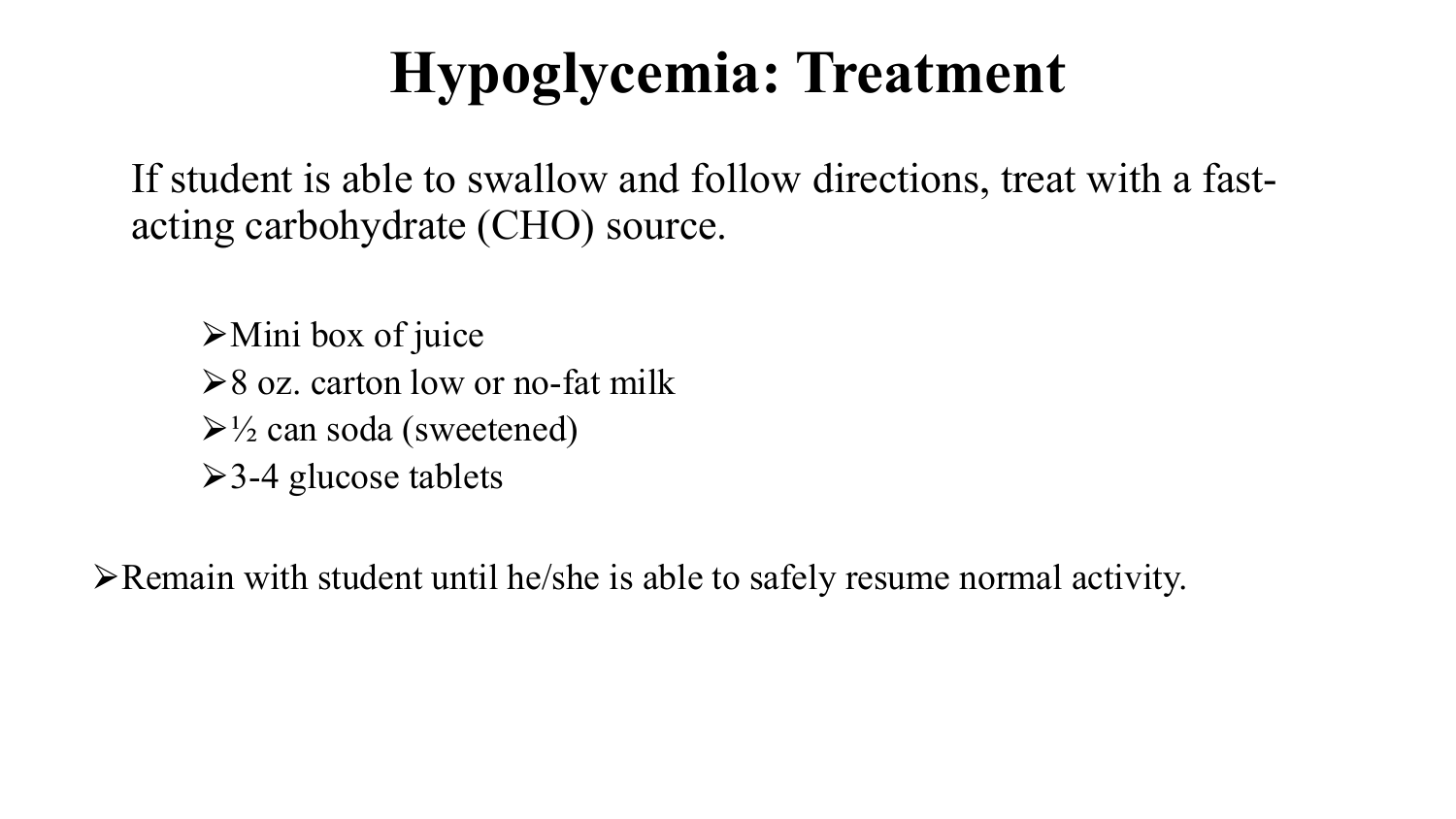# **Hypoglycemia: Emergency**

 $\triangleright$ If student becomes unconscious: EMERGENCY

❖Student will be *unable to swallow and follow directions*

❖Turn student onto his/her side

❖Remain with the student until the on-site School Nurse/Trained Unlicensed Diabetic Assistant arrives OR until EMS arrives

❖If no School Nurse of Trained Unlicensed Diabetic Assistant available

#### - **CALL 9-1-1**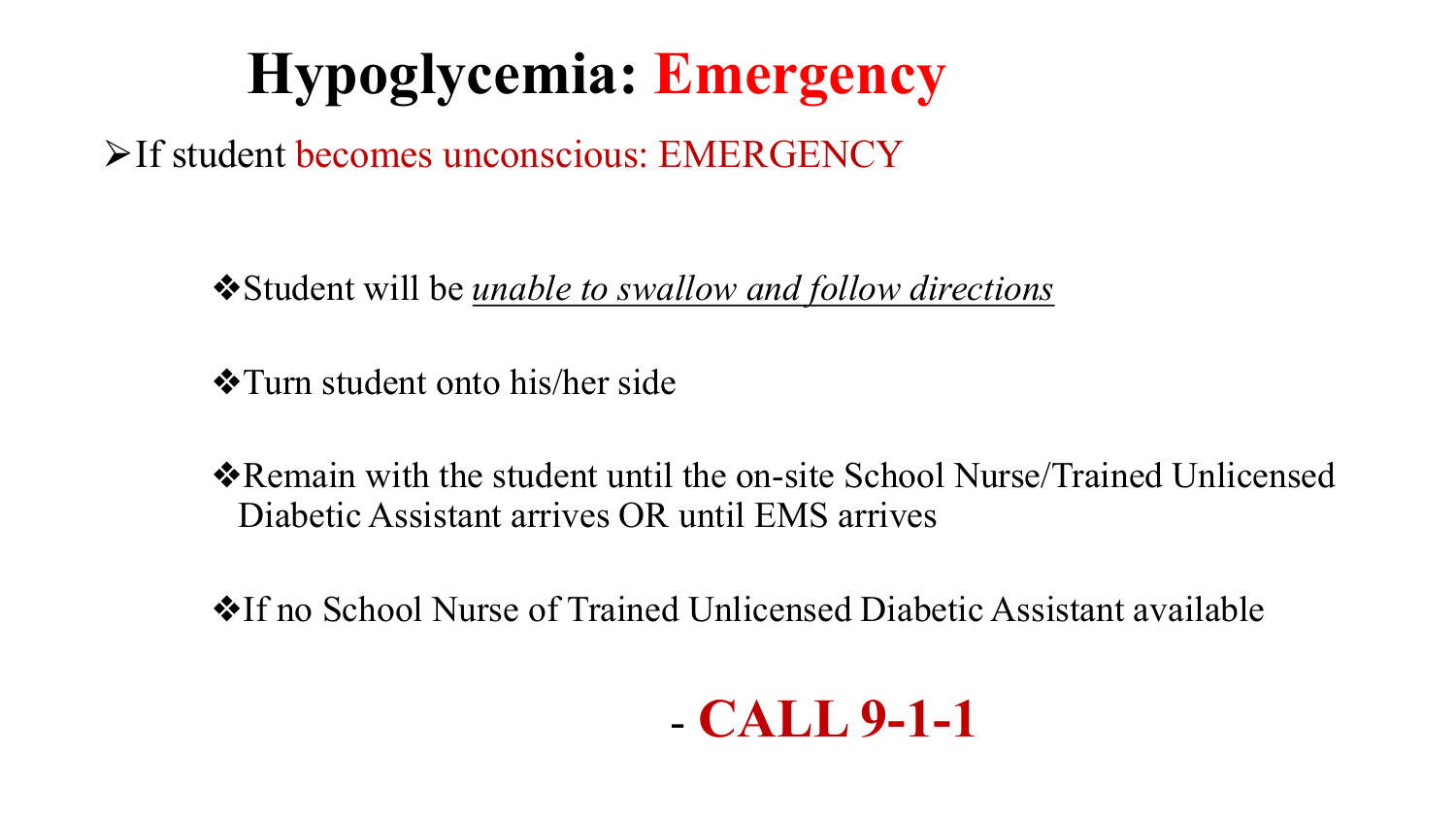# **Hypoglycemia: Emergency**

⮚Treatment of EMERGENT hypoglycemia when a nurse or trained UDA is present

❖Administer Glucagon injection (if ordered by physician)

❖Glucagon is a hormone that when injected raises the blood sugar quickly

❖Glucagon *may only be administered* by a School Nurse or a Trained Unlicensed Diabetic Assistant

⮚Students must be accompanied by a School Nurse or Unlicensed Diabetic Assistant or Parent if participating on a Field Trip or Extracurricular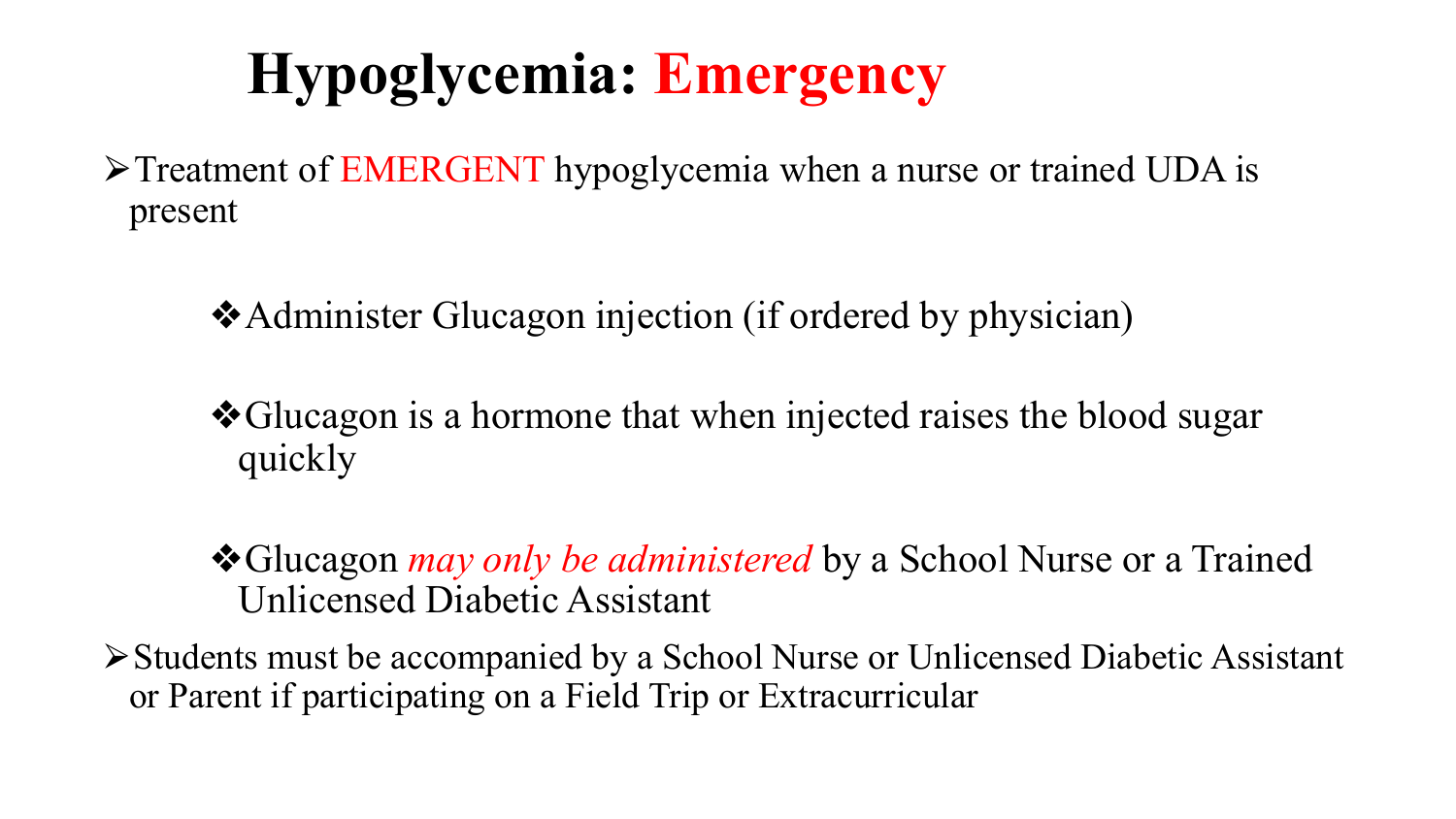# **Hyperglycemia (High blood sugar)**

⮚Blood glucose greater than or equal to 300 mg/dl **OR** symptoms

⮚*Usual* symptoms of hyperglycemia: ❖Increased thirst, dry mouth ❖Frequent or increased urination ❖Change in appetite, nausea ❖Blurry vision ❖Fatigue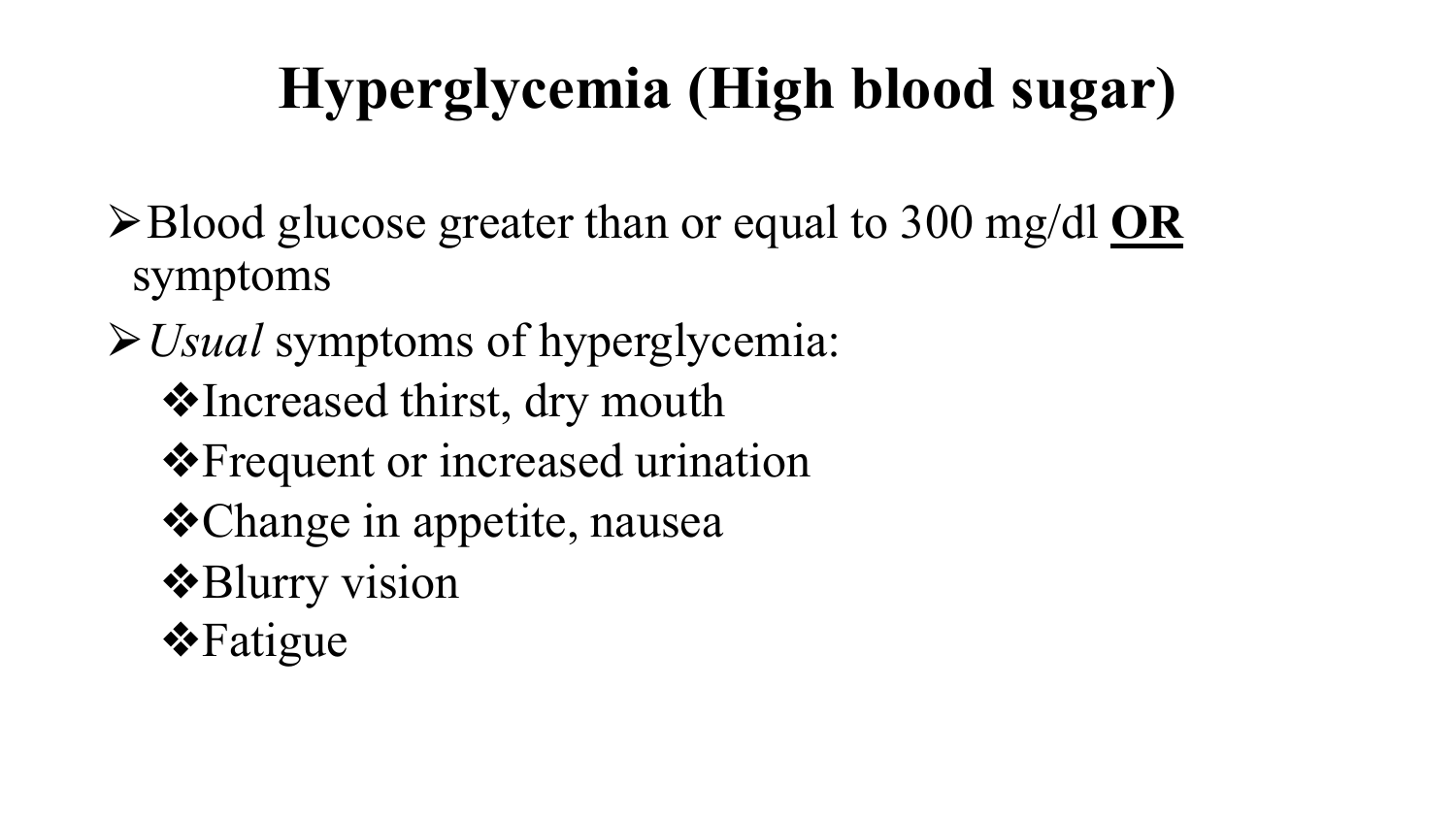# **Hyperglycemia: Treatment**

⮚Can lead to a medical emergency (diabetic ketoacidosis)

⮚Prevention:

❖Regular blood sugar monitoring/in classroom if necessary

❖Meals/Snacks eaten on regular schedule/not skipped/in classroom if necessary

❖Insulin/Medications taken on time

❖Exercise on time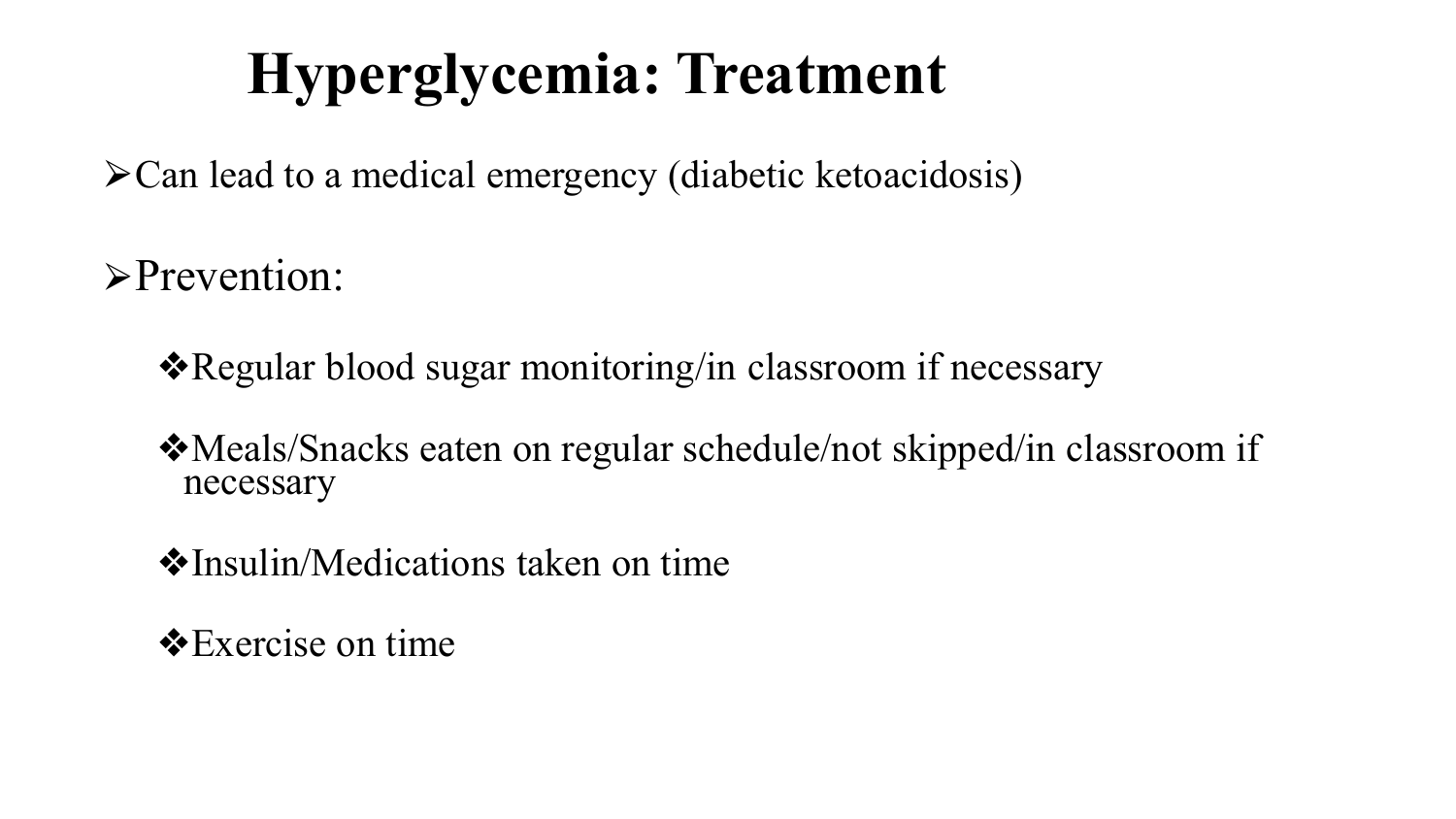# **Hyperglycemia: Treatment**

>Treatment of hyperglycemia:

❖If student is able to swallow and follow directions, treat with the following:

❖zero calorie fluid (i.e. water) ❖correction of blood sugars by licensed or trained individuals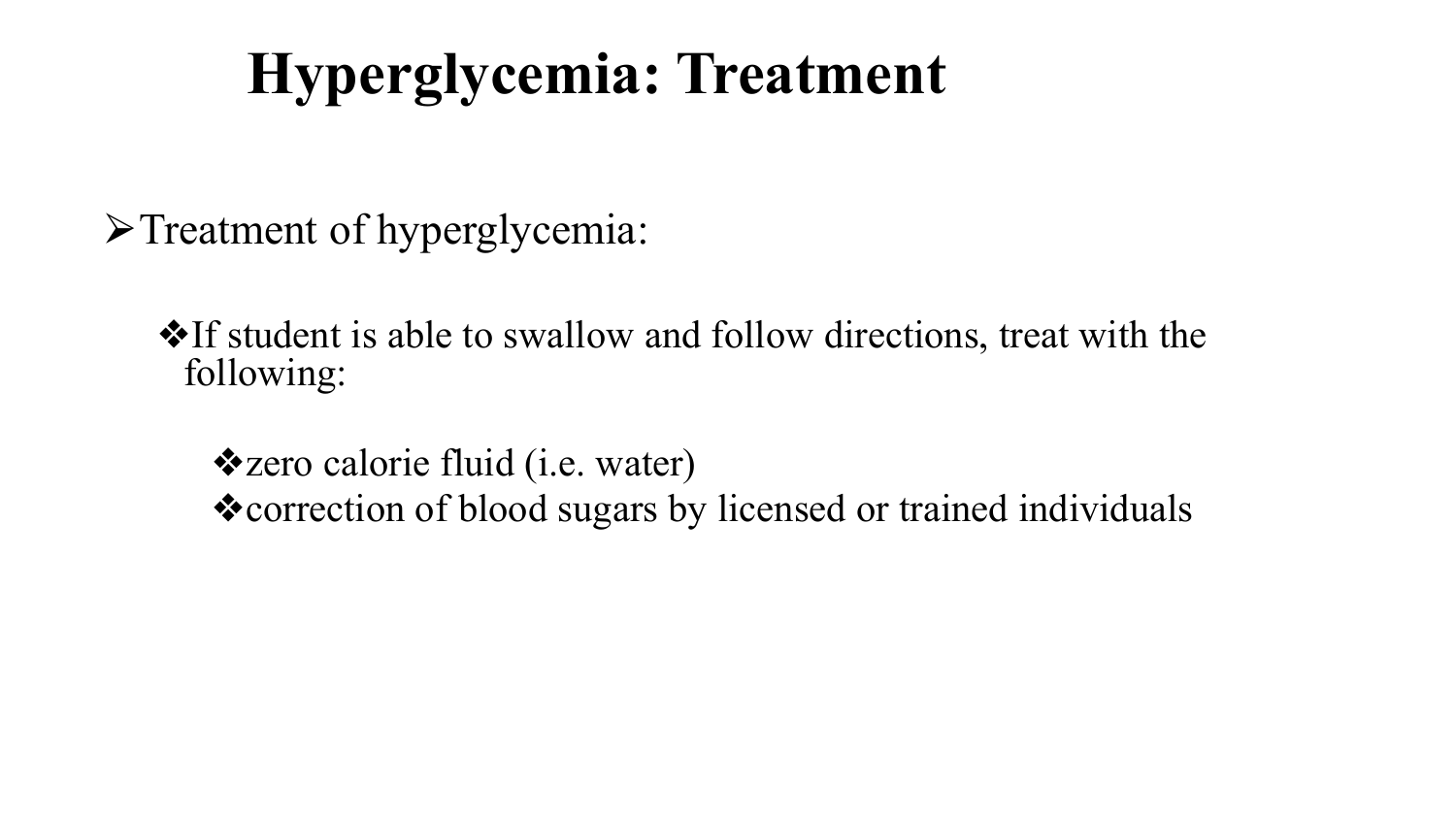# **Hyperglycemia: Emergency**

If student becomes unconscious: EMERGENCY

❖Student will be *unable to swallow and follow directions*

❖Turn student onto his/her side

- ❖Remain with the student until the on-site School Nurse/Trained Unlicensed Diabetic Assistant arrives OR until EMS arrives
- ❖If no School Nurse of Trained Unlicensed Diabetic Assistant available CALL 9-1-1
- >Treatment of EMERGENT hyperglycemia:

❖School Nurse or a Trained Unlicensed Diabetic Assistant will follow physician orders regarding administration of insulin/medication

⮚Students must be accompanied by a School Nurse or Unlicensed Diabetic Assistant or Parent if participating on a Field Trip or Extracurricular Activity